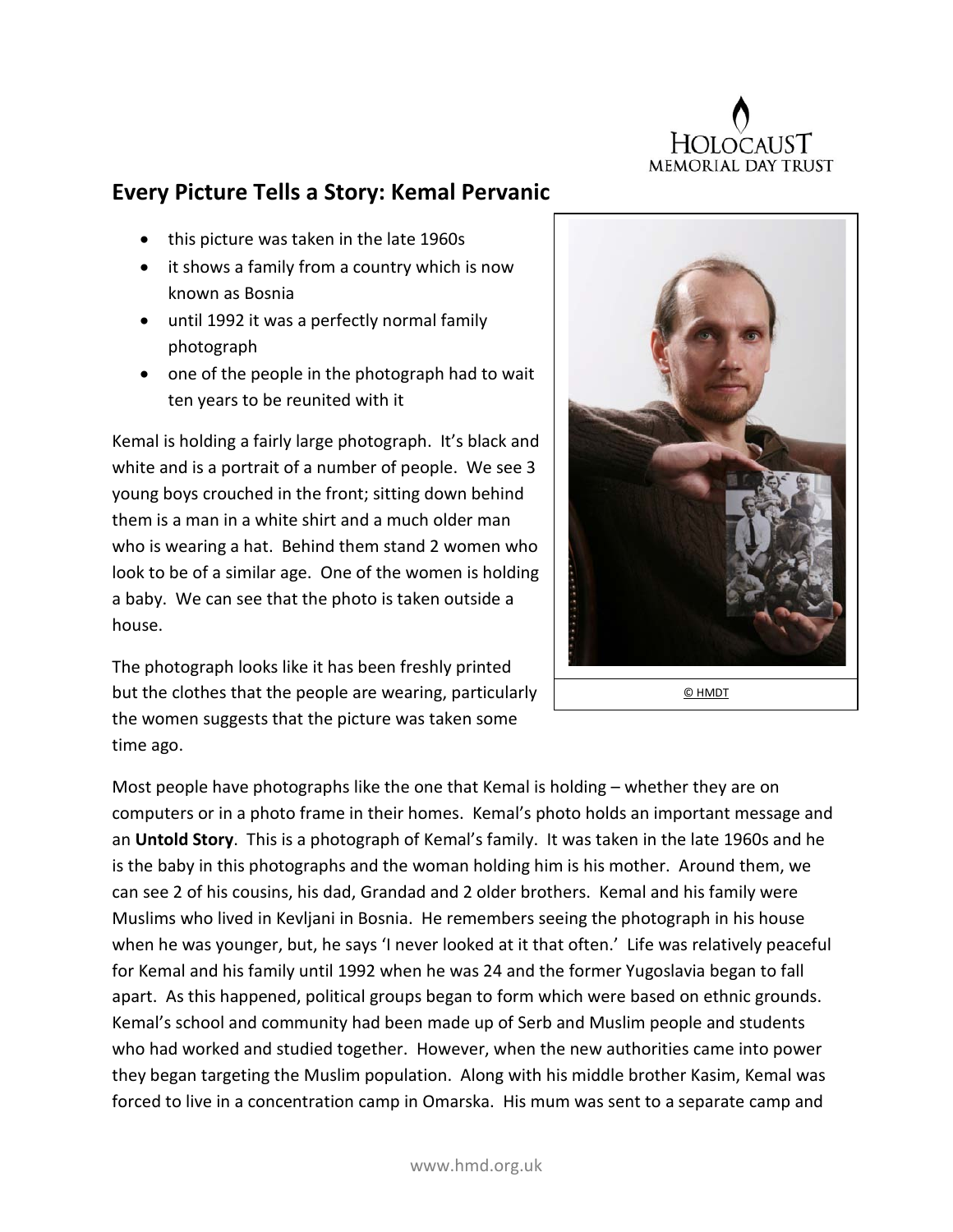

his dad and eldest brother went to Croatia. When they were forced out of their homes and sent to the camps, they did not take this photograph with them as Kemal tells us today 'in those moments you don't think about such things'. Kemal believed that this photograph was lost forever.

Kemal and Kasim were imprisoned in atrocious conditions with little water or food. The camps had been created for all men and boys over the age of 12 and the guards were made up of the Serb members of the community of the surrounding villages and towns. This meant that some of the Guards in the camps were the neighbours and fellow students of Kemal and Kasim. Kemal and Kasim survived the camps, and they came to the UK shortly after they were released. With the help of the British Red Cross, they were able to bring the rest of their family to the UK and were reunited within about 9 months of Kemal's arrival. Kemal has resided in the UK ever since.

Kemal and his family were fortunate to survive the genocide in Bosnia, as many thousands were murdered in that time; however, their lives were altered beyond recognition, arriving in the UK without their belongings or any special items.

When he returned to Bosnia exactly 10 years after he left, Kemal visited his Aunt. Kemal hadn't seen her for around 12 years and they had lots to catch up on. Kemal describes the meeting as 'just another day' until he was shown this photograph. Whilst he remembered the photograph being in his home, Kemal was unaware that there had been another copy of it. Upon being told by his Aunt that he could keep the photograph Kemal says he had 'a big smile on my face...I thought this photo was gone forever...I never knew anyone had a copy. It was a complete surprise – something I never even thought about, let alone expected.'

When he returned to the UK, Kemal showed this photograph to his dad who said that they must have it enlarged. Sadly, Kemal's dad died in 2007 before they had a chance to do so. This photograph is so special that Kemal had never made a copy of it until he decided to share it with us for Holocaust Memorial Day 2011.

Kemal has lots of different feelings when he looks at this photograph. He feels lucky that his family was able to meet again after the genocide. He feels happy when he looks at his family together. He tells us that 'it is like being reunited with my family and my grandfather again.'

Kemal has shared the **Untold Story** behind his photograph with us because he knows how important it is for us to be able to share and tell the stories we have in our families and around